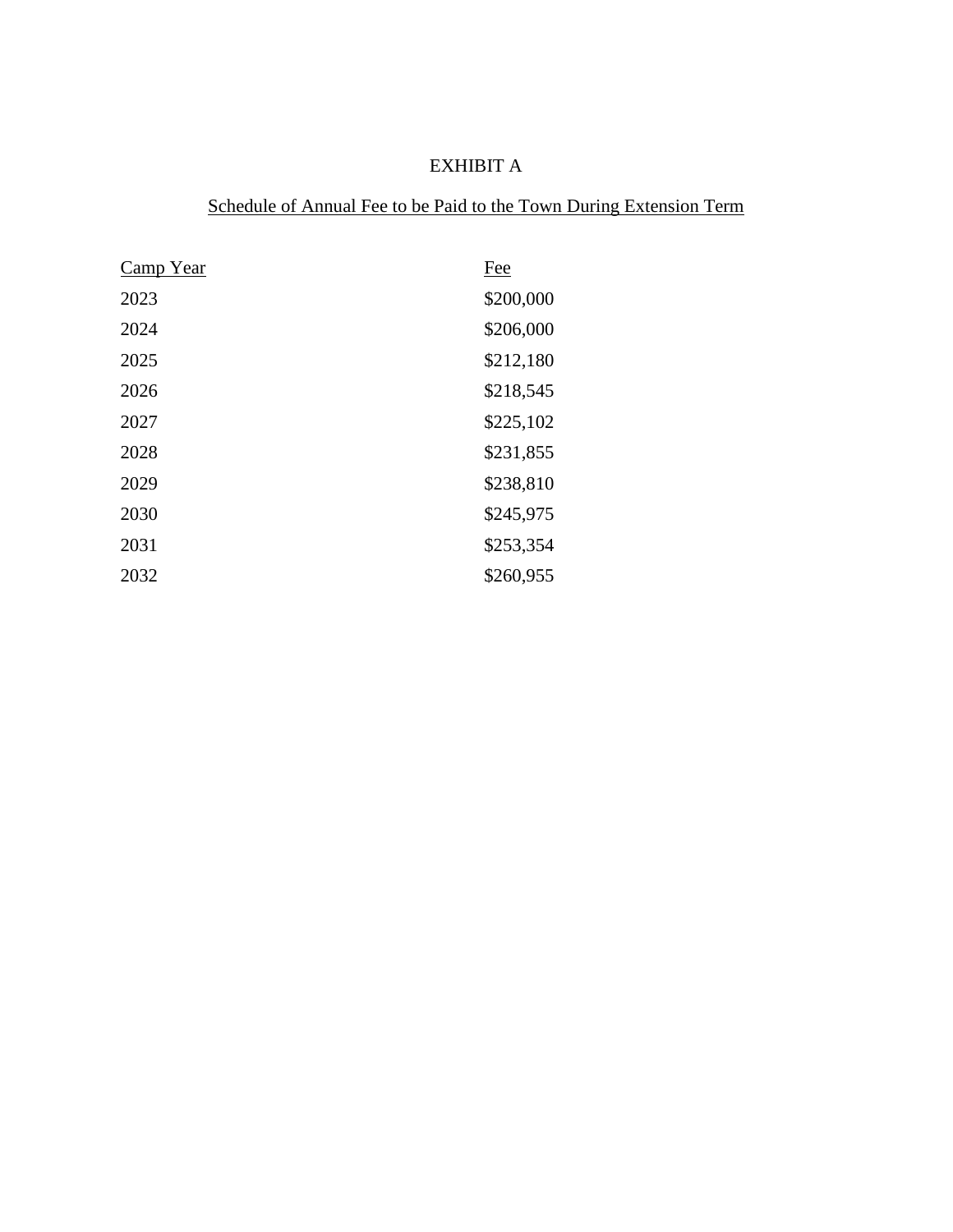### EXHIBIT B

### Expanded Camp Season Public Access Area

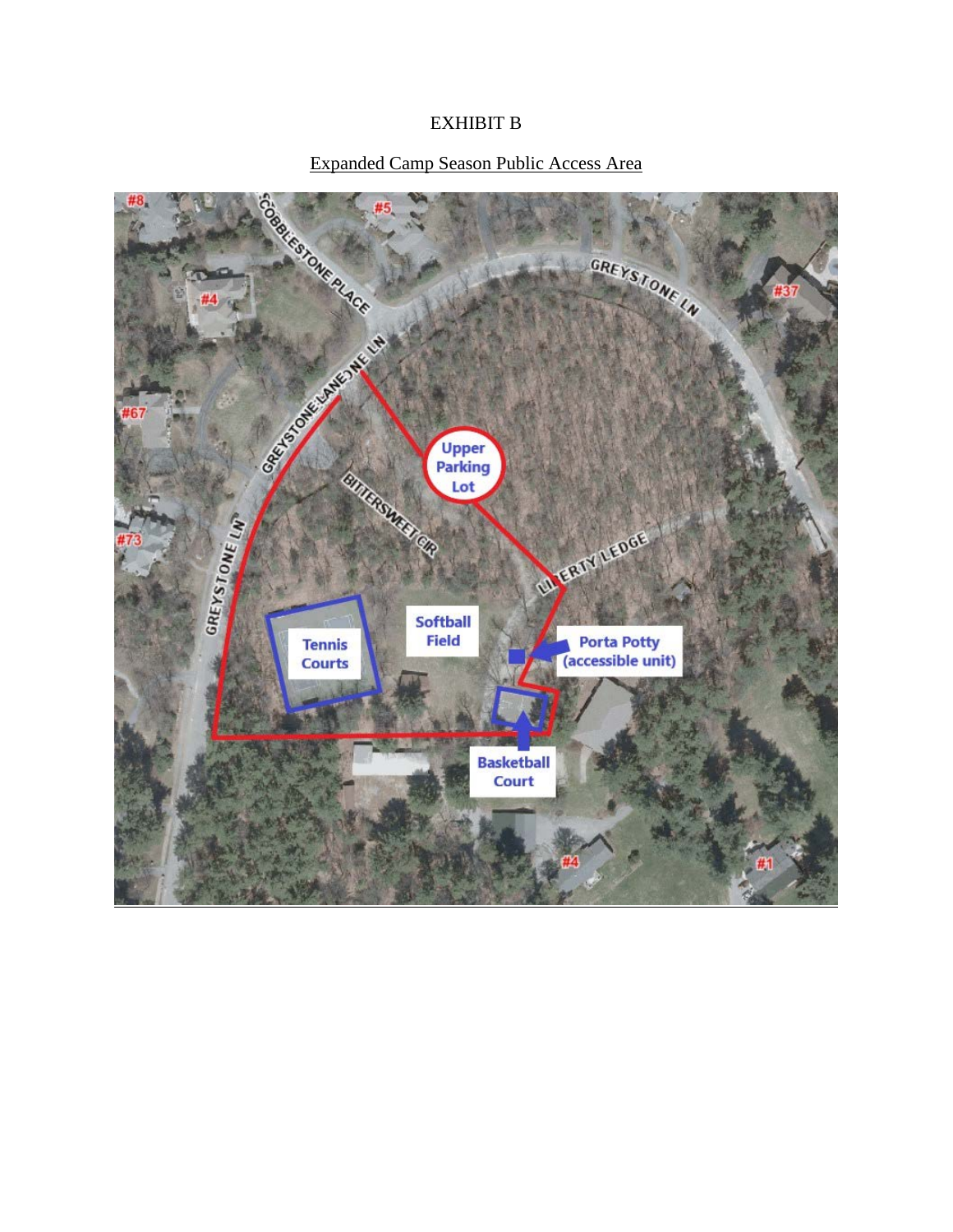#### EXHIBIT C

#### Accessibility Improvements

Starting in 2022, we will begin work on the phase 1 upgrades recommended by the Institute for Human Centered Design. These upgrades consist of handicapped parking areas at the Haynes Rd. and Greystone Lane entrances, year-round accessible (portable) restrooms, accessible seating areas on both ends of the property, and an accessible entrance ramp to Liberty Lodge. Additionally, we are also currently planning to make the Fox Den, another structure on property that is close to the paved road and open fields, accessible by pouring a cement floor and pathway. This would allow us to provide accessible program space to two groups simultaneously. Per IHCD's recommendation, we will also provide information at both property entrances for accessible opportunities for recreation at other sites in Sudbury.

| <b>ADA Consultants &amp; Engineering</b> | \$40,000 |
|------------------------------------------|----------|
| Parking                                  |          |
| Haynes Rd. Lot                           | \$8,260  |
| <b>Upper Lot</b>                         | \$8,260  |
| <b>Buildings &amp; Grounds</b>           |          |
| Bathrooms                                | \$5,760  |
| Benches                                  | \$2,885  |
| Liberty Lodge Ramp                       | \$9,500  |
| Fox Den Compliance Upgrades              | \$10,000 |

The chart below includes a cost estimate for the accessibility upgrade.\*

*\* Please note that these values are estimates only, and may change between the date estimates were provided and the beginning of work.*